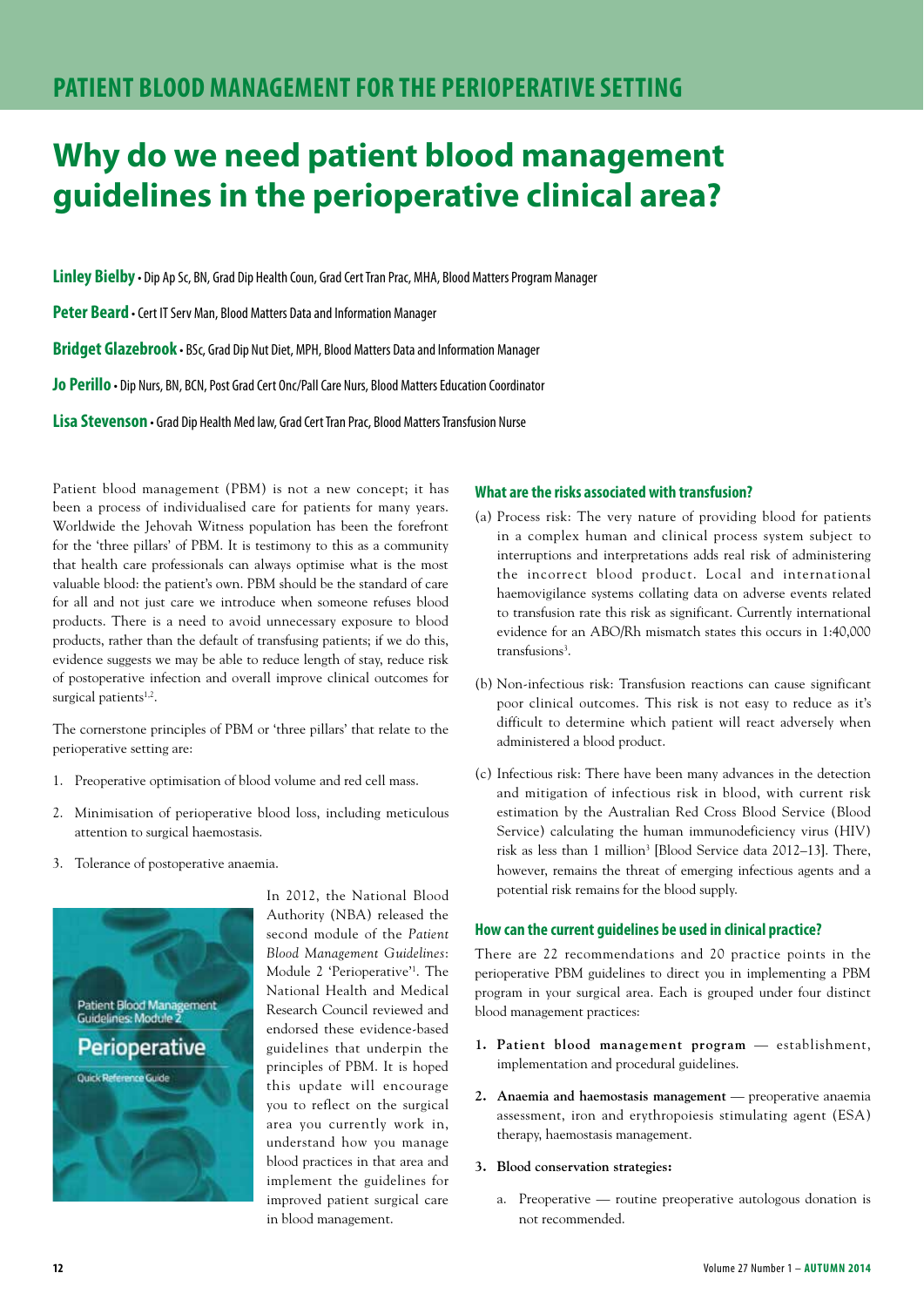- b. Intraoperative surgical haemostasis, prevention of hypothermia, appropriate patient positioning, deliberate induced hypotension, acute normovolaemic haemodilution, intraoperative cell salvage, haemostasis analysis, medications.
- c. Postoperative postoperative cell salvage.
- **4. Appropriate transfusion practice**  triggers for component transfusion, red blood cells, fresh frozen plasma, platelets, recombinant activated factor VII.

It is not possible to outline fully each of these strategies here; however, further information on the guidelines copies are available at http://www.blood.gov.au/patient-blood-management. These guidelines should be read in conjunction with other guidelines and standards that govern blood and blood product management in the operative setting.

The following will outline the recommendations for preoperative anaemia assessment, prevention of hypothermia and appropriate transfusion practice, including any resources and tools currently available to adopt and adapt for your particular perioperative area.

#### **Preoperative anaemia assessment**

Recommendation (Grade C level of evidence): *In patients undergoing cardiac or non-cardiac surgery, preoperative anaemia should be identified, evaluated and managed to minimise RBC transfusion, which may be associated with an increased risk of morbidity, mortality, ICU length of stay and hospital length of stay4 .*

Preoperative anaemia is associated with an increased likelihood of red blood cell transfusion<sup>2</sup>. The aetiology of anaemia should be identified and, if necessary, referral for investigation and treatment prior to surgery. Anaemia should be viewed as a serious and treatable medical condition, rather than simply an abnormal laboratory value. Pre-optimisation of Hb in the elective surgery setting will improve outcomes.

A preoperative haemoglobin assessment and optimisation template<sup>1</sup> (Figure 1) was an included tool within the guidelines. It outlines the preoperative tests that are required to determine a patient's blood functional state prior to surgery, especially with surgery where substantial blood loss is anticipated. The tool can be adapted to apply to different surgical specialities.

#### **Figure 1: Preoperative haemoglobin assessment and optimisation template**



Source: National Blood Authority PBM Guidelines Module 2 — Perioperative, 2012 © National Blood Authority, 2012 ISBN 978-0-9775298-7-2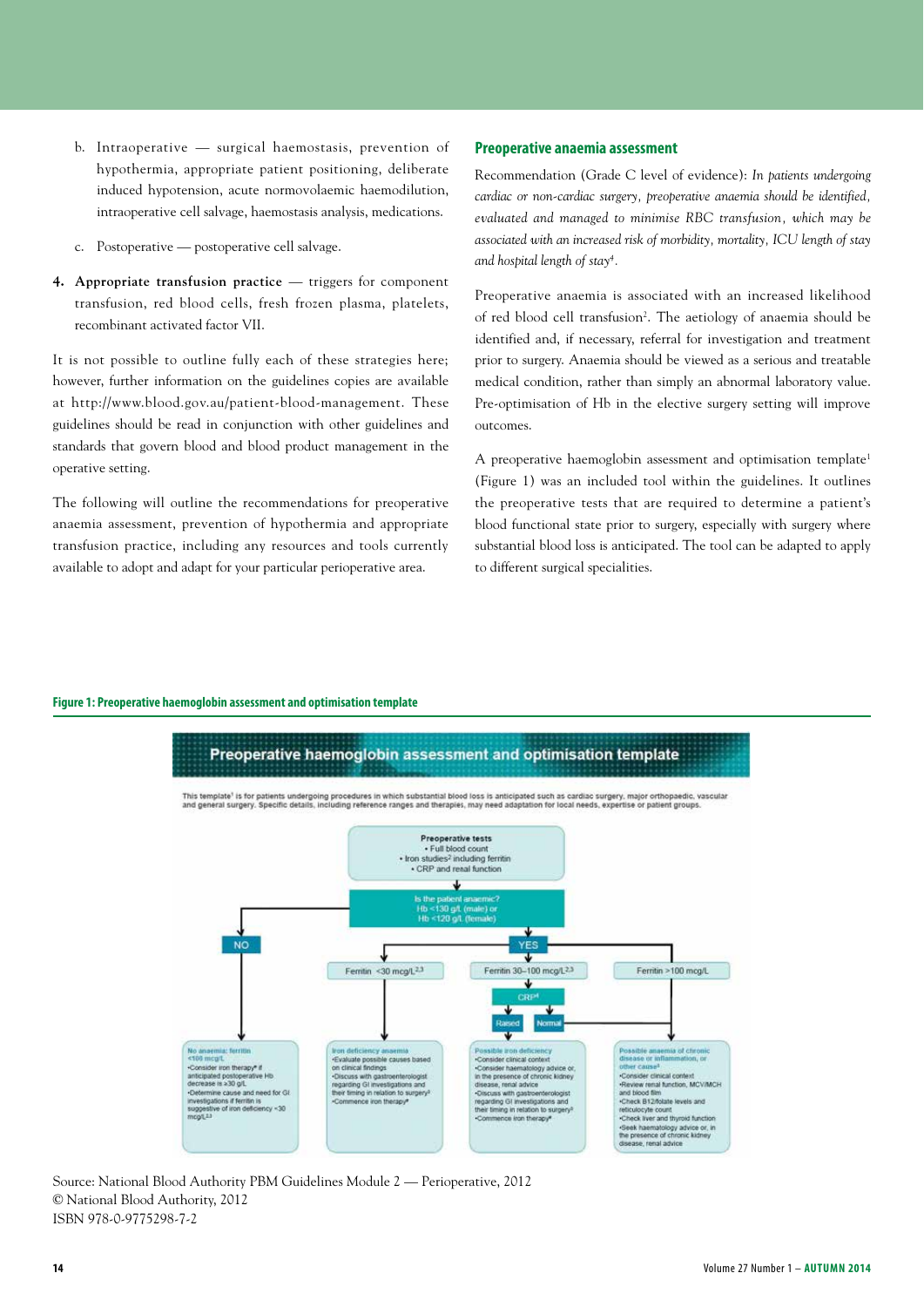More information about implementing PBM guidelines preoperative anaemia assessment and iron replacement can be found on the Blood Matters program website http://www.health.vic.gov.au/ bloodmatters/management/index.htm<sup>5</sup>.

#### **Prevention of hypothermia**

Recommendation (Grade A level evidence): *In patients undergoing surgery, measures to prevent hypothermia should be used*<sup>1</sup> *.*

Studies demonstrate that preventing hypothermia can have a serious impact on reducing transfusion requirements and blood loss and the rate of wound infection was significantly lower in patients who are pre-warmed preoperatively<sup>6</sup>. This intervention is relatively easy to adopt, but what is missing is national standardisation as to the type of measures and interventions to guide clinical practice; it has been left to local hospitals to produce their own guidelines. Groups such as ACORN have the potential to strengthen this by developing national standards for prevention of perioperative hypothermia,

promoting standardised best practice across Australia. The United Kingdom achieved this through the National Institute for Health and Clinical Excellence (NICE)<sup>6</sup> in partnership with the National Collaborating Centre for Nursing and Supportive Care and developed clinical guidelines for 'The management of inadvertent perioperative hypothermia in adults' in 2008 and is currently under review. This guideline outlines processes and practices for active warming and thermal insulation to prevent inadvertent perioperative hypothermia to, in turn, prevent all the complications associated with it<sup>6</sup>. The NICE clinical guideline can be found at http://guidance.nice.org.uk/ CG65.

#### **Appropriate transfusion practice**

Appropriate transfusion practice is basing the clinical decision on the patients' clinical status in conjunction with blood test results, and then monitoring effectiveness. The decision to transfuse in a surgical situation can also be about utilising expertise as required, such as seeking specialist haematology advice for at-risk patients or complex

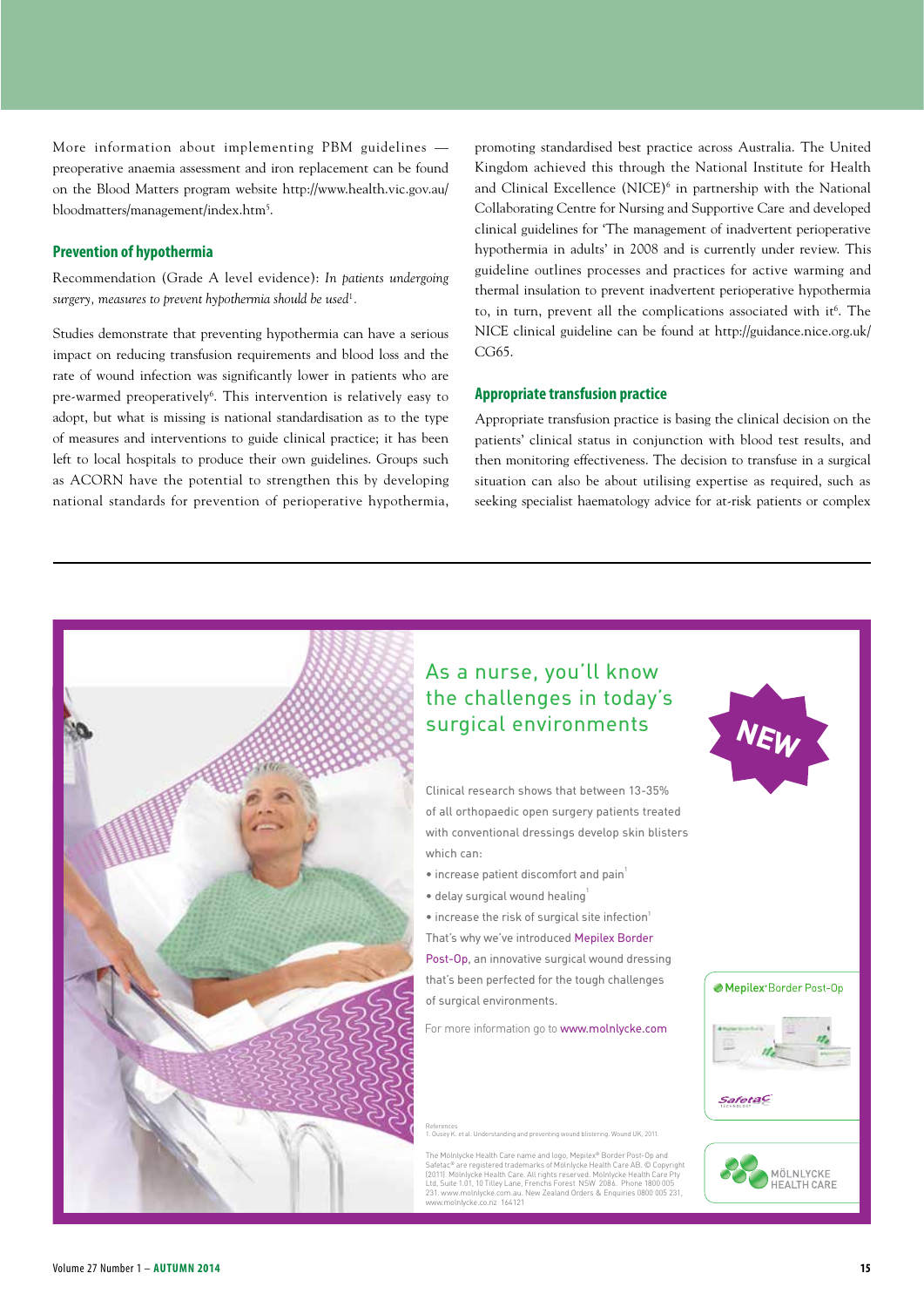

**Blood Matters Team July 13 002**

procedures where bleeding is likely. It may be administering products prophylactically prior to major surgery to ensure the patient is capable of undergoing the procedure with a reduced risk of bleeding. For example, a patient who is thrombocytopaenic, with a platelet count less the 50 x  $10^9/L^1$ , may have platelets administered preoperatively which may prevent the requirement for other products during surgery.

Postoperatively where there is no evidence of cardiac or cerebrovascular ischaemia, an Hb trigger of 80g/L or less would be appropriate for management of postoperative anaemia<sup>1</sup>. The decision should also be based on the clinical status of the patient and reassessed following a single unit for clinical efficacy prior to administering any further blood. This can reduce exposure for a patient and the potential complications of transfusion. The NBA, in 2013, released a single unit guideline toolkit; this kit includes information on why a single unit guideline can be beneficial for patients and the resources for implementation. It includes a sample guideline, newsletter, handouts, posters and a guide for implementation; all can be adapted to fit local hospital requirements. Further information and the toolkit are available at http://www.blood. gov.au/single-unit-transfusion.

An important part of adopting new processes and guidelines is educating clinical staff; BloodSafe eLearning Australia has developed course modules to assist with hospital staff education for transfusion practice and PBM. Early in 2014 they released specific education modules for PBM based on the new guidelines, including a module for Perioperative, available through their website https://www. bloodsafelearning.org.au/7 .

#### **Current work and future directions in this area around Australia**

PBM is occurring in Australia and each state or territory is focusing on different aspects. We have highlighted some of the current work undertaken, though not comprehensive and future work proposed by the National Blood Authority, specifically with the Perioperative module. In the follow-up article we will outline some of these initiatives in more detail.

- 1. Victoria Blood Matters program auditing patient blood management in major joint surgery, perioperative working group, iron infusion — tools and templates for hospitals.
- 2. South Australia SA Blood Management Council, Blood Utilisation study — using data linkage for predicting the probability of red cell transfusion in surgical patients cardiothoracic, colorectal and joint replacement surgery. BloodSafe eLearning Australia — iron deficiency anaemia course.
- 3. Western Australia PBM program, Fremantle Hospital and major orthopaedic surgery.
- 4. National Blood Authority (NBA) Implementing "single unit policy" guidance is available and the intraoperative cell salvage guidance will be available soon and is currently awaiting final approval.

The NBA is also developing and promoting in 2014 a preoperative anaemia case study and the PBM Guidelines companions that have been developed by the Blood Service.

#### **References**

- 1. National Blood Authority (NBA) (2012). Patient blood management guidelines: Module 2 – Perioperative. NBA, Canberra, Australia. <http:// www.blood.gov.au/pbm-module-2> Accessed: January 2014.
- 2. Thomson A, Farmer S, Hofmann A, Isbister J & Shander A (2009). Patient Blood Management – a new paradigm for transfusion medicine? Vox Sanguinis – ISBT Science series Vol. 4, p 423-435.
- 3. Australian Red Cross Blood Service Adverse events and transfusion risks. <http://www.transfusion.com.au/adverse\_events/risks> Accessed: January 2014.
- 4. National Blood Authority. <http://www.blood.gov.au/> Accessed: January 2014.
- 5. Blood Matters program. <http://www.health.vic.gov.au/bloodmatters/ index.htm> Accessed January 2014.
- 6. National Institute of Health and Clinical Excellence (2008). Clinical Guideline for the management of inadvertent perioperative hypothermia in adults. <http://guidance.nice.org.uk/CG65> Accessed: January 2014.
- 7. BloodSafe eLearning Australia. <https://www.bloodsafelearning.org.au/> Accessed: January 2014.